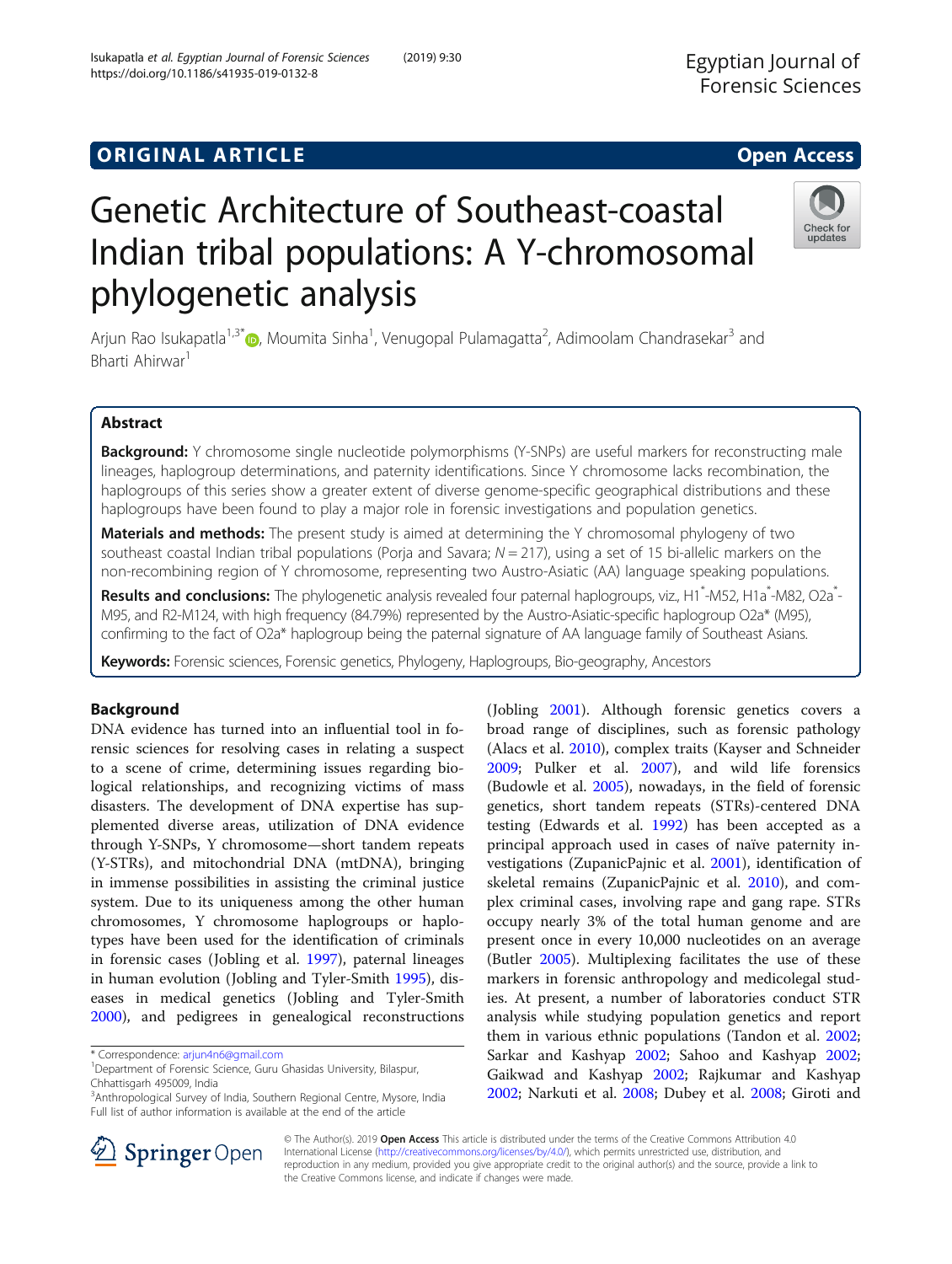Talwar [2010;](#page-6-0) Ghosh et al. [2011;](#page-6-0) Chaudhari and Dahiya [2014](#page-6-0); Shrivastava et al. [2015](#page-6-0); Shrivastava et al. [2016;](#page-6-0) Jain et al. [2017](#page-6-0); Imam et al. [2017](#page-6-0)). However, in spite of being the most consistent and frequently utilized genetic markers in forensics, STRs have some drawbacks, which undermine their efficacy. STRs deliver precise results on well-preserved bone and soft tissue samples. The size of amplification necessary for STR testing is too high (150–450 bp) to permit practical amplification of fragmented DNA templates.

Compared to a monotonous STR-centered DNA profiling, SNP markers provide a valuable and progressively additional important information. SNPs provide an infinite cradle of human genome diversity for testing (Cooper et al. [1985](#page-6-0); Wang et al. [1998](#page-7-0)). SNP profiling as a tool for DNA detection presents some benefits over and above the usage of STR markers (Sinha et al. [2017](#page-6-0)).

Y chromosome phylogeny (phylogeography) studies can be done by using bi- or multi-allelic markers (Jobling and Tyler-Smith [2000](#page-6-0); Y Chromosome Consortium [2002](#page-7-0)). The largest non-recombining region (NRY) of DNA and different stable markers in the human Y chromosome makes it a perfect marker for use in evolutionary studies. Due to their high geographic specificity, Y-SNP haplogroups can be used to understand admixture and stratification between populations (Jobling and Tyler-Smith [2003\)](#page-6-0). Greater mutational stability and higher mutation rate of Y chromosome SNPs make it advantageous when typing with highly degraded DNA (Thomson et al. [2000](#page-7-0); Sobrino et al. [2005;](#page-7-0) Chakraborty et al. [1999\)](#page-6-0). The Y chromosome haplogroup O-M175 is an important marker for eastern and Southeastern Asia, as it covers the most ubiquitous Y chromosome lineage, covering about 75% of mainland China (Su et al. [1999](#page-7-0)) and 87% of Southeast Asia (Karafet et al. [2005;](#page-6-0) Li et al. [2008](#page-6-0); Karafet et al. [2010](#page-6-0); Delfin et al. [2011](#page-6-0) and He et al. [2012](#page-6-0)). Y chromosome haplogroup O-M175 is present in 84.79% of the studied population and is significantly important, as it is the most ubiquitous Y lineage in mainland India, China, Malaysia, Indonesia, and Vietnam (Southeast Asian populations) (Karafet et al. [2008](#page-6-0)).

Many Indian studies have reported frequencies of Y chromosome haplogroups in varying ethnic and language speaking tribes and castes (Kumar et al. [2007](#page-6-0); Sharma et al. [2012](#page-6-0); Khurana et al. [2014](#page-6-0); Singh et al. [2016](#page-6-0)). The findings in the abovementioned studies dissects the Y chromosomal haplogroup pool and are helpful in understanding the current genetic scenario of Indian populations. With the findings of the abovementioned studies in background, the present study was conducted on two important indigenous tribal populations of South India—Porja and Savara.

Porja population is mainly distributed near the hill slopes of Munchingputtu, Anantagiri, and Peddabayalu regions of Visakhapatnam, Andhra Pradesh (AP), India. They migrated from Odisha to the present habitat about 300 years back. Savara population can be seen in Lakaiguda, Mettiguda, Chintalaguda, and Manduguda regions of Srikakulam, AP, India. Savara language is included in the Kol Munda group of Austro-Asiatic language family.

#### Materials and methodology

### Sampling area

To investigate the genetic architecture of southeast coastal Indian populations of Porja and Savara tribes hailing from Visakhapatnam and Srikakulam districts of Andhra Pradesh, 217 blood samples were collected from healthy and unrelated male individuals belonging to them. The habitat of studied population groups is shown in Fig. [1.](#page-2-0) The present study was carried under the national project "DNA Polymorphisms" of Anthropological Survey of India, Kolkata. The ethical committee of Anthropological Survey of India has approved the present study.

#### Sample collection and DNA extraction

After obtaining individual informed consent from volunteer donors, 5 ml of blood sample was drawn by a trained medical practitioner of Primary Health Centre (PHC) of affiliated villages in EDTA-coated vacutainers and transported to the DNA Laboratory of Anthropological Survey of India, Southern Regional Centre at Mysore, Karnataka, India, for further extraction and analysis. The DNA extraction was done by phenol-chloroform method (Phenol-Chloroform Isoamyl Alcohol (PCI) DNA Extraction [1998](#page-6-0)) and quantified using UV-visible spectrophotometer (Perkin-Elmer) at A 260/280 nm.

#### PCR and sequencing

A set of 15 bi-allelic SNP markers was analyzed to identify the Y chromosome haplogroups using sets of primers as described elsewhere (Karafet et al. [2008](#page-6-0)). The polymerase chain reaction (PCR) cyclic conditions for specific primers were standardized in the DNA Lab, Anthropological Survey of India, Southern Regional Centre at Mysore, Karnataka, India. The initial denaturation was performed at 95 °C for 5 min, followed by denaturation at 94 °C for 1 min, at an annealing temperature for specific primers at 51–58 °C, extension at 72 °C for 2 min 30 s, and final extension at 72 °C for 7 min. The generated amplified products were directly sequenced using Big Dye™Terminator Cycle Sequencing kit in the ABI prism 3730 DNA Analyzer (Applied Bio-Systems, USA).

#### Statistical analysis

The sequences which were generated were aligned with the individual reference sequences using SeqScape software V2.5 (Applied Bio-Systems, USA). For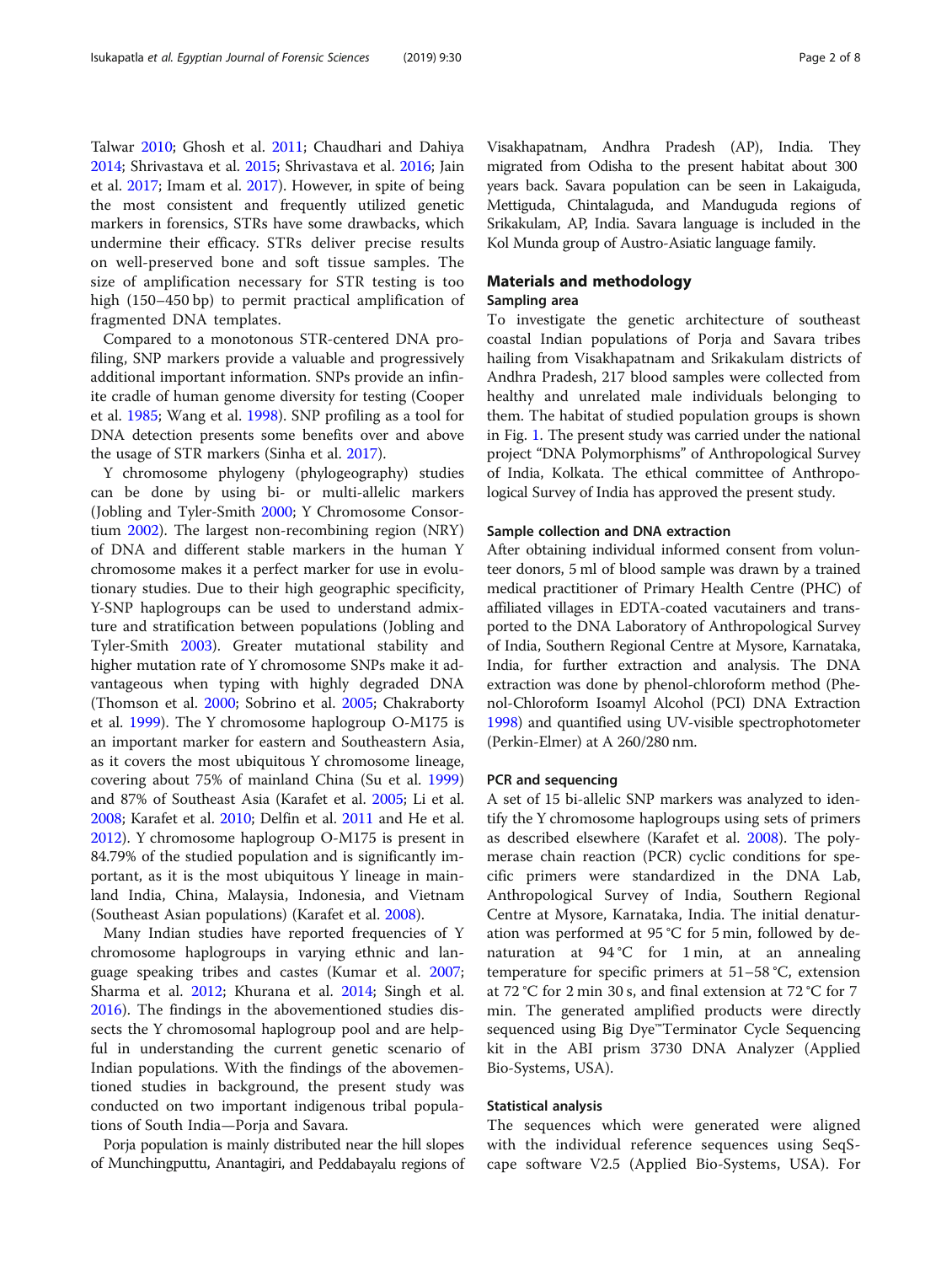<span id="page-2-0"></span>

assigning Y chromosome binary haplogroups, the revised Y chromosome phylogenetic tree was referred (Karafet et al. [2008\)](#page-6-0).

#### Results and discussion

Among the 217 male individuals under study, we observed four different haplogroups (H1\*, H1a\*, O2a\*, and R2) in the studied samples, out of which O2a\* accounted for 84.79% (42.86% in Porja and 41.94% in Savara population) (Table 1) (Fig. [2\)](#page-3-0). The remaining three haplogroups R2, H\*, and H1a\* revealed low frequencies in both the studied populations. Their frequencies ranged from 1.38 to 3.69%, which is consistent with previous studies of Southeast Asian

populations (Karafet et al. [2005](#page-6-0); Li et al. [2008;](#page-6-0) Karafet et al. [2010;](#page-6-0) Delfin et al. [2011](#page-6-0); He et al. [2012](#page-6-0) and Karafet et al. [2008](#page-6-0)). The detailed description of each haplogroup is presented below.

#### Haplogroup O

Haplogroup O identified by M175 (5-bp deletion) was found with highest frequency of 84.79%. It possibly originated in East Asia (Karafet et al. [2008](#page-6-0)) and then migrated to South Asia Pacific. Paternal signature of haplogroup O can be traced at moderate or low frequencies in some parts of Central Asia and Oceania (Cai et al. [2011;](#page-6-0) Karafet et al. [2001;](#page-6-0) Underhill et al. [2001](#page-7-0) and Deng et al. [2004](#page-6-0)). Haplogroup O is further divided into

**Table 1** Y haplogroup distribution of the studied populations (Porja and Savara)

| Haplogroups    | Y-SNPs | Porja (POJ) | Frequency | Savara (SAV) | Frequency | Total | Total frequency |
|----------------|--------|-------------|-----------|--------------|-----------|-------|-----------------|
|                |        | 111         |           | 106          |           |       |                 |
| $H1*$          | M52    | 6           | 2.76      | 4            | 1.84      | 10    | 4.61            |
| $H1a*$         | M82    |             | 2.30      | 3            | .38       | 8     | 3.69            |
| $O2a^*$        | M95    | 93          | 42.86     | 91           | 41.94     | 184   | 84.79           |
| R <sub>2</sub> | M124   |             | 3.23      | 8            | 3.69      | 15    | 6.91            |
| Total          |        | 111         | 51.15     | 106          | 48.85     | 217   | 100             |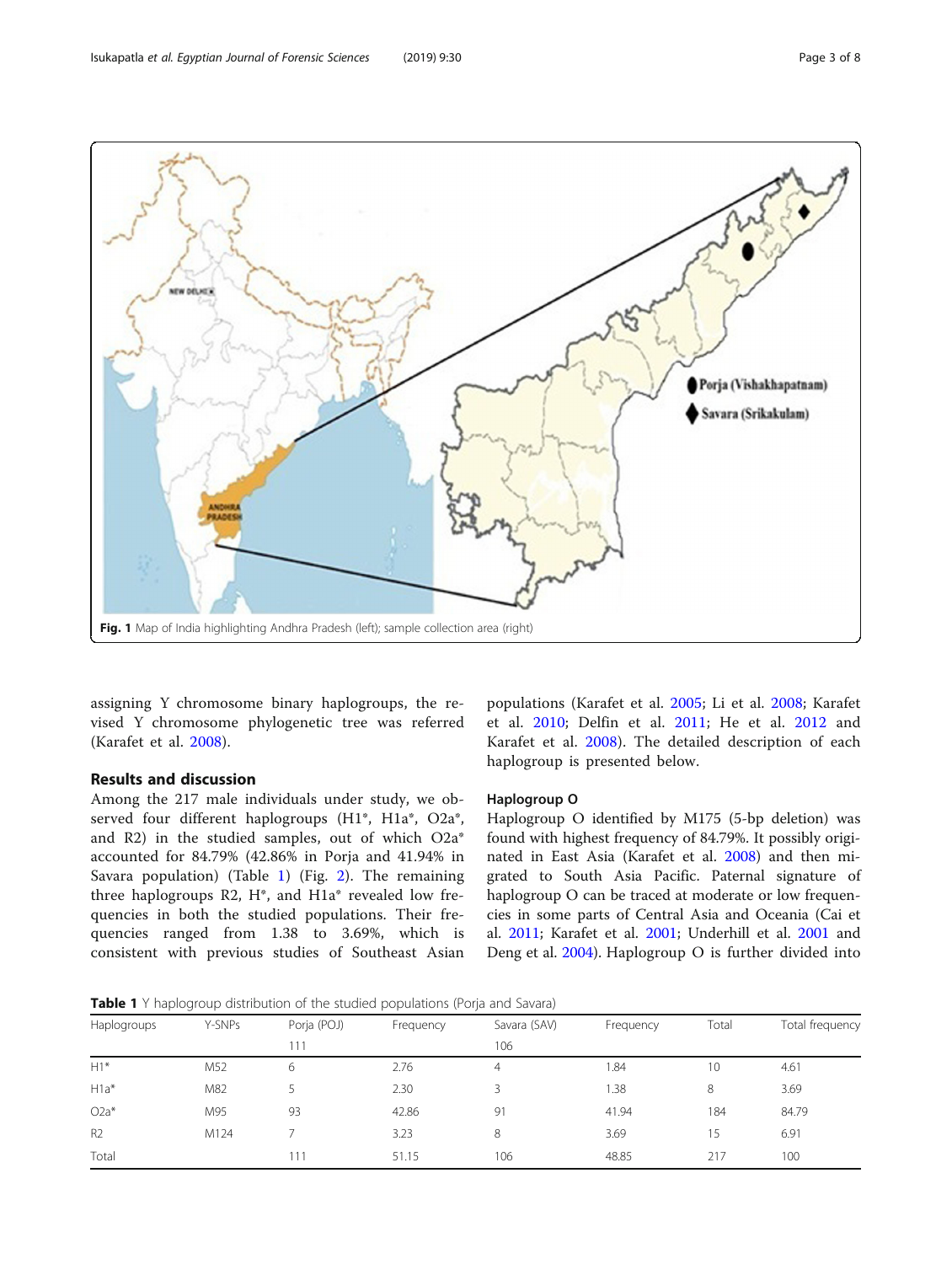<span id="page-3-0"></span>

|                                                                                                                                                                                                                                                              |                |                |                           |                |                          |             |          |              |                 |                           |             |                            | š                        |             |                           |                 |                          |            |             |                  |            |  |
|--------------------------------------------------------------------------------------------------------------------------------------------------------------------------------------------------------------------------------------------------------------|----------------|----------------|---------------------------|----------------|--------------------------|-------------|----------|--------------|-----------------|---------------------------|-------------|----------------------------|--------------------------|-------------|---------------------------|-----------------|--------------------------|------------|-------------|------------------|------------|--|
|                                                                                                                                                                                                                                                              |                |                |                           |                |                          |             |          | lē           |                 |                           |             |                            |                          |             |                           |                 |                          |            |             |                  |            |  |
|                                                                                                                                                                                                                                                              |                |                | mл73                      | <b>REA</b>     |                          |             |          | E            |                 |                           |             |                            |                          |             |                           | M52, M60        | ē                        |            |             | YAP, M145, M203  | <b>MZM</b> |  |
|                                                                                                                                                                                                                                                              |                |                |                           |                |                          |             | E<br>υñ  |              | E               | E                         | WIL.M20     |                            |                          | M172, M4 10 | E                         |                 |                          |            |             |                  |            |  |
|                                                                                                                                                                                                                                                              |                | Em             | ř                         | š              |                          | š.          |          | E            |                 |                           |             |                            |                          |             |                           |                 |                          |            | š.          | Į                |            |  |
|                                                                                                                                                                                                                                                              | $R^*$          | R2             | R1b*                      | R1a1*          | $p*$                     | O2a         | $O*$     | O3a3c        | N               | м                         | r.          | K <sub>2</sub>             | $K^*$                    | J2a         | r                         | H1"             | $G^*$                    | $F^*$      |             | D                | $C^*$      |  |
| Porja Present Study                                                                                                                                                                                                                                          | $\sim$         | 6.3            |                           |                |                          | 83.8        |          |              |                 |                           |             |                            |                          |             |                           | 9.9             |                          |            |             |                  |            |  |
| <b>Savara Present Study</b>                                                                                                                                                                                                                                  | $\sim$         | 7.6            | $\cdots$                  | $\cdots$       |                          | 85.9        |          |              |                 |                           |             |                            |                          | $\cdots$    |                           | 6,6             |                          |            |             |                  |            |  |
| Munda(1)                                                                                                                                                                                                                                                     | $\overline{a}$ | 5.3            | 1.1                       | 2.1            | 2.1                      | 35.1        | $\cdots$ | 3.2          | ×.              | ×.                        | 2.1         | $\cdots$                   | 3.2                      | 5.3         | $\cdots$                  | 35.1            | $\overline{a}$           | 2.1        | $\cdots$    | $\overline{a}$   | 3.2        |  |
| Birhor(1)                                                                                                                                                                                                                                                    | $^{**}$        | 1.0            | 1.0                       | 3.0            | 1.0                      | 48.0        | 4.0      |              |                 | ÷                         | 2.0         | $\cdots$                   | 2.0                      | 3.0         | $\cdots$                  | 28.0            | 2.0                      | 3.0        | $\sim$      |                  | 2.0        |  |
| Santhal(1)                                                                                                                                                                                                                                                   | ×.             | 1.1            | $\overline{a}$            | 1.1            | 3.3                      | 68.9        | 8.9      |              |                 | -                         | 1.1         | -                          | 4.4                      | 4.4         | -                         | 3.3             | $\overline{\phantom{a}}$ | 2.2        |             |                  | 1.1        |  |
| Ho(1)                                                                                                                                                                                                                                                        | -              | 10.7           | $\overline{\phantom{a}}$  | 3.6            | 3.6                      | 53.6        | 7.1      | --           |                 | --                        | 3.6         | -                          | 3.6                      | 3.6         |                           | 3.6             |                          | 3.6        |             | -                | 3.6        |  |
| Bhumij(2)                                                                                                                                                                                                                                                    | -              | 4.0            | -                         | 3.0            | -                        | 63.0        |          |              |                 |                           |             |                            |                          | $\sim$      |                           | 27.0            |                          | 2.0        |             | -                | --         |  |
| Mudi(2)                                                                                                                                                                                                                                                      | -              | 3.0            | $\overline{\phantom{a}}$  | 3.0            | 3.0                      | 43.0        |          |              |                 |                           |             |                            |                          | 3.0         |                           | 43.0            |                          | 3.0        |             | <b>STAR</b>      |            |  |
| Mahali(2)                                                                                                                                                                                                                                                    |                | 12.0           | $\overline{\phantom{a}}$  | 24.0           | $\overline{a}$           | 12.0        |          |              |                 | $\cdots$                  |             | -                          | $\overline{\phantom{a}}$ | 8.0         |                           | 40.0            |                          | 4.0        |             | -                |            |  |
| A <sub>sur</sub> (2)                                                                                                                                                                                                                                         | -              | $\cdots$       | $\overline{a}$            | 2.0            | $\overline{\phantom{a}}$ | 64.0        |          |              |                 | -                         |             | -                          | $\cdots$                 | 9.0         | $\sim$                    | 22.0            | $\overline{a}$           | 4.0        |             |                  | $\cdots$   |  |
| Birjia(2)<br>Juang(3)                                                                                                                                                                                                                                        | $\cdots$       | $\cdots$       | $\sim$                    | $\sim$         | 4.0                      | 96.0<br>100 | $\sim$   | $\cdots$     | <b>ALCOHOL:</b> | $\sim$                    | <b>ALCO</b> | $\sim$                     | <b>SECURITY</b>          | $-$         | <b>START</b>              | $\sim$          | <b>SEA</b>               | $-$        | <b>STAR</b> | $\cdots$         |            |  |
| Oraon(2)                                                                                                                                                                                                                                                     | $\cdots$<br>m. | $^{12}$<br>3.0 | $\sim$<br><b>Security</b> | $^{**}$<br>4.0 | $\overline{a}$<br>1.0    | 32.0        | ××<br>a. | $\cdots$<br> | ×.              | <b>Hill</b><br><b>ALC</b> |             | <b>SHE</b><br><b>SCALE</b> |                          | $^{**}$     | <b>STAR</b><br><b>ALL</b> | $^{**}$<br>57.0 | <b>STA</b><br>m.         | $-$<br>2.0 |             | s.<br><b>ALL</b> |            |  |
| Nagesia(2)                                                                                                                                                                                                                                                   | min.           | $\sim$         | $\sim$                    | m.             | -                        | 57.0        | -        |              |                 | -                         |             | $\sim$                     |                          | $-$<br>7.0  | -                         | 36.0            |                          | $\sim$     |             | si s             |            |  |
| Paharia(2)                                                                                                                                                                                                                                                   | $\cdots$       | $\sim$         |                           | $\overline{a}$ | -                        | 36.0        |          |              |                 |                           | $\sim$      | -                          |                          | $\sim$      |                           | 64.0            |                          |            |             |                  |            |  |
| Chenchu(4)                                                                                                                                                                                                                                                   | 5.0            | 20.0           | $\overline{a}$            | 15.0           |                          | -           |          |              |                 | -                         | 10.0        | 15.0                       | 35.0                     |             |                           | -               |                          |            |             |                  |            |  |
| Yerukula(4)                                                                                                                                                                                                                                                  | $\sim$         | <b>STAR</b>    |                           | 33.3           |                          |             |          |              |                 | -                         | 11.1        | 55.6                       |                          |             |                           |                 |                          |            |             |                  |            |  |
| Naikpod Gond(4)                                                                                                                                                                                                                                              |                |                |                           |                |                          |             |          |              |                 |                           | 5.6         |                            |                          |             |                           | 72.2            |                          |            |             |                  | 22.2       |  |
| Fig. 2 Phylogenetic distribution of Y-SNPs in 217 South Indian individuals (present study). The observed frequencies are shown at the right side<br>of each sub-haplogroup along with the 16 different tribal populations from the adjoining neighbor states |                |                |                           |                |                          |             |          |              |                 |                           |             |                            |                          |             |                           |                 |                          |            |             |                  |            |  |

three sub-clades which are defined by the presence of O1-MSY 2.2, O2-P31, and O3-M122. Although the most frequent sub-clade observed in the present study was O2a\*, it occurs with a frequency of 42.86% in Porja and 41.94% in Savara. O2a lineages are found in Southeast Asian populations of Malaysia, Vietnam, Indonesia, and Southern China (Sengupta et al. [2006\)](#page-6-0).

#### Haplogroup R

Haplogroup R is characterized by M207 and is further segregated into two sub-clades R1, which is identified by M173 A>C allele, and R2, identified by M124 C>T allele. This haplogroup R1-M173 is estimated to have arisen during the Last Glacial Maximum (LGM) and is likely to be found in Southwestern Asia (Zhao et al. [2009\)](#page-7-0), which is believed to have arisen 27,000 years ago in Asia. In the present study, haplogroup R2 lineage is present in 3.23% and 3.69% of Porja and Savara population respectively.

#### Haplogroup H

Haplogroup H is identified by M69 T>C allele. It is further divided into two sub-clades H1 which is identified by M52 A>C allele and H2 which is identified by APT G>A allele. Because of the high frequency of the H haplogroup in Indian tribal groups, it is often regarded as the original Indian haplogroup belonging to be the ancient settlers. We found the presence of H1\* and H1a\* in the present studied samples in low frequencies, about 4.61% and 3.69% respectively. Haplogroup H has also been reported from Central Asia, Western Asia, and Europe (Wells et al. [2001](#page-7-0); Regueiro et al. [2006](#page-6-0)). The low frequency of H1\* and H1a\* in the present study is possibly due to their higher frequency among the Dravidian speaking tribes of South India and their presence in the remaining parts of the Indian subcontinent is limited (Thomson et al. [2000](#page-6-0); Li et al. [2008;](#page-6-0) Zhao et al. [2009](#page-6-0); Cordaux et al. [2004](#page-6-0)).

#### Phylogenetic analysis

Figure [3](#page-4-0) presents the MDS plot based on Y (SNPs) haplogroup frequencies showing that Birja (AA), Juang (AA), Santhal (AA), and Ho (AA) tribes are more closely related to the present studied population groups, viz., Porja and Savara, showing closer genetic affinity between them. Among the two language groups, Austro-Asiatic and Dravidian, all the AA populations show critically closer genetic affinities with Porja and Savara. Yerukula and Chenchu as well as Naikpodgond form different clusters in the multi-dimensional scaling (MDS) (Fig. [1](#page-2-0)), which is probably due to the absence of O2a haplogroups (Table [1\)](#page-2-0) which is specific to AA linguistic groups. In the same cluster except Nagesia population (DR), the rest of the DR cluster populations, viz., Oraon, Paharia, Naikpodgond, Chenchu, Yerukula, are distant from the presently studied populations probably because of the lack of frequency of O2a haplogroup. The Porja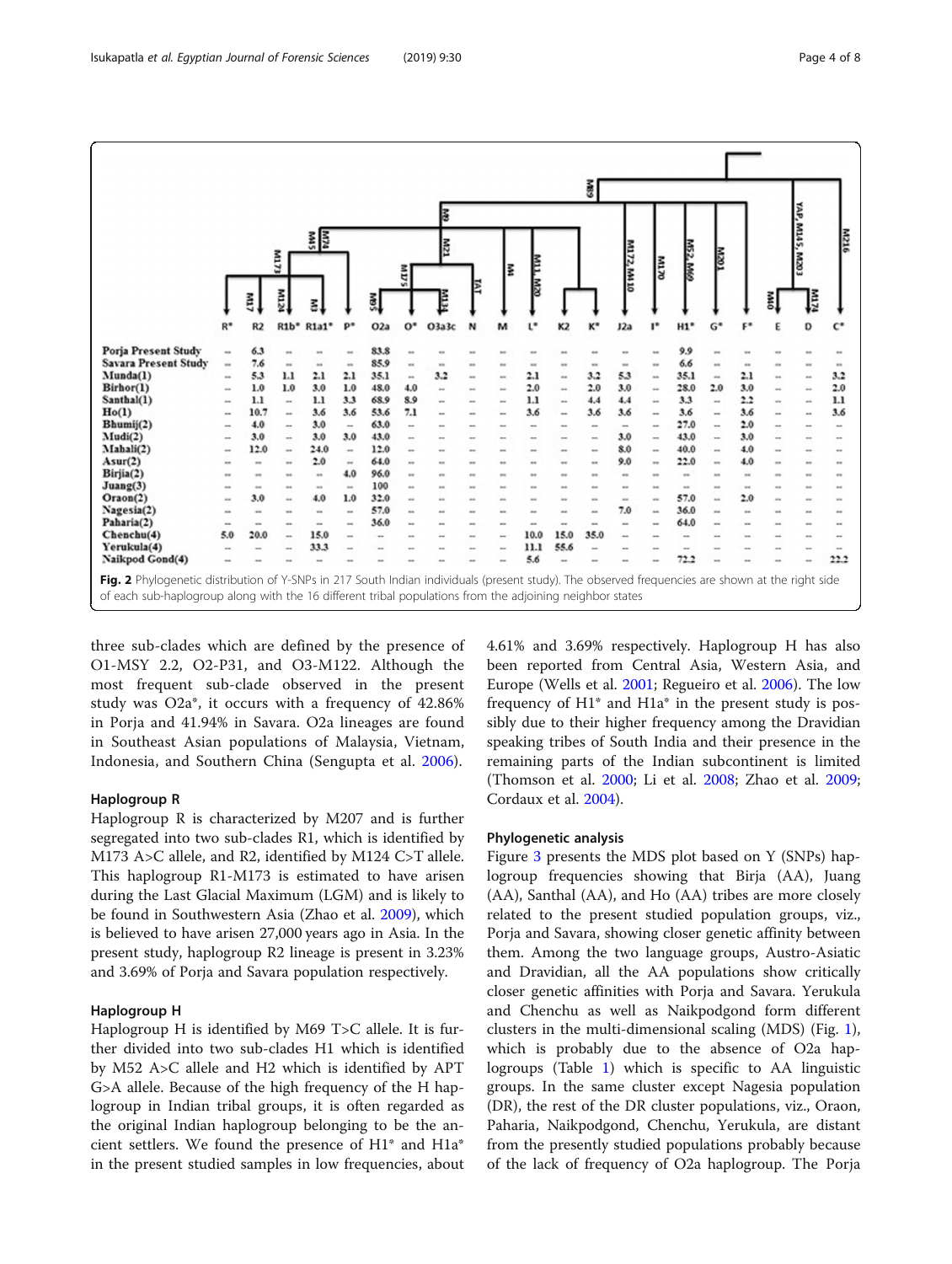<span id="page-4-0"></span>

DR population show closer affinity with other AA populations possibly due to admixture or gene flow towards the Austro-Asiatic populations. In general, samples from the present study and the previous reference samples with the same linguistic or ethnic affiliations tended to be closer in the MDS plot, although there were a few variations.

In the MDS plot (Fig. 4) based on the Y chromosomal (SNPs) frequencies of Porja and Savarafrom AP, Odisha fell indifferent clusters showing differences between the two

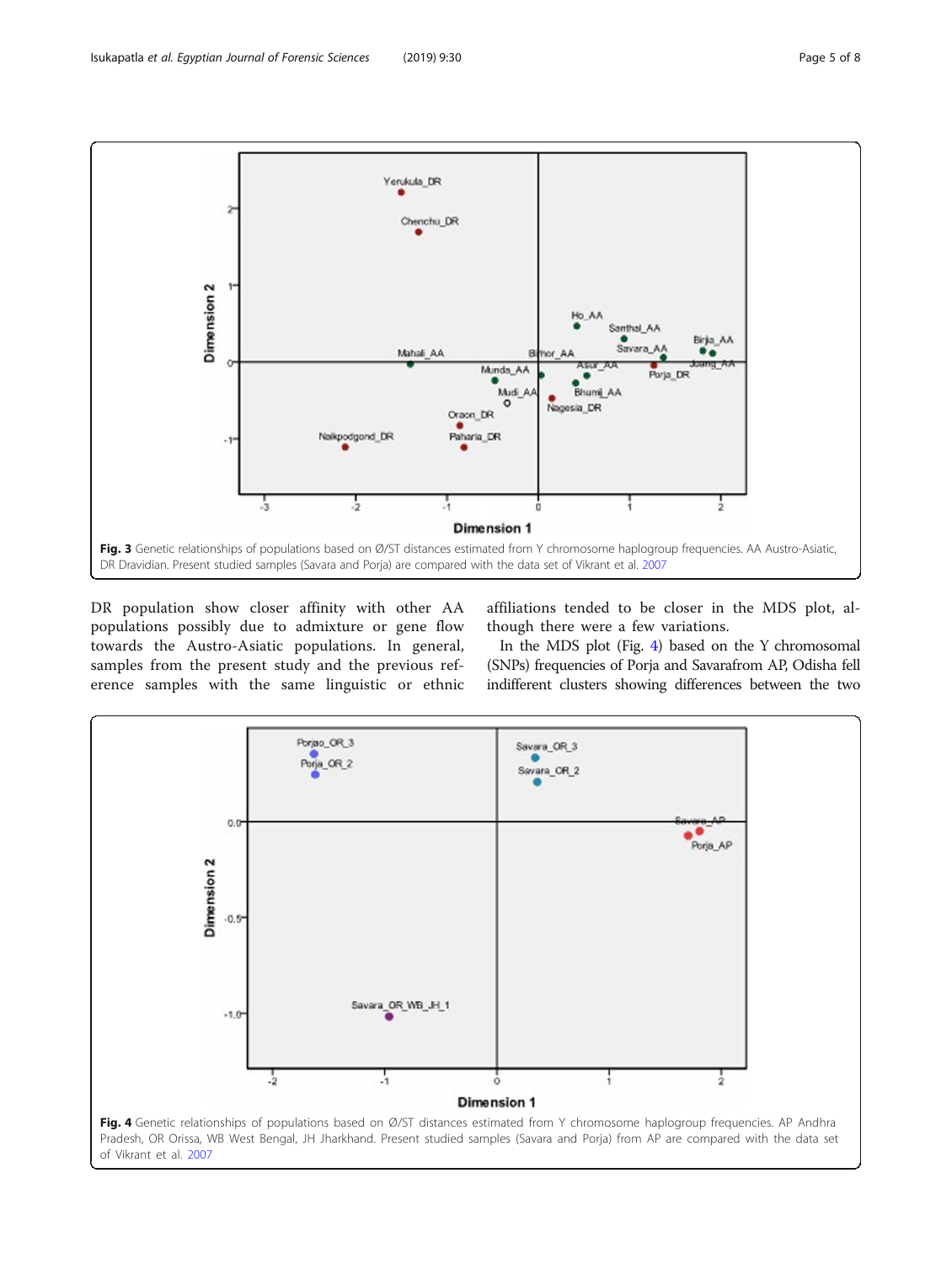populations from two different locations of India, probably due to genetic differences and low frequency of O2a haplogroup. Savara samples from AP (present study) are forming different cluster, whereas samples from Jharkhand, Odisha, and West Bengal are forming a different cluster due to the genetic differences among the populations and lesser frequency of O2 haplogroup in the samples from Odishha, West Bengal, and Jharkhand.

In the present study, we examined the genetic components of two populations from Southern India to identify their origin and the genetic similarity levels in the present day scenario. We further explored if any sub-populations, sub-lingual, socio-cultural affiliations, or gender-based demographic patterns influenced the genes or geneticity of these population groups. In this study, 217 individuals were typed for Y chromosome polymorphisms using a set of 15 bi-allelic markers on the non-recombining region of Y chromosome, which might be affected in an insignificant bias against some of the rare lineages. Despite the sample size limitation in the studied samples and reference samples from the border areas of Andhra Pradesh, the diversity in Y chromosome lineages suggested that the genetic pool of Andhra Pradesh especially tribal populace is composed of genes that have known phylogeographic origins in Europe and Southeast Asia, while their Y chromosomes show evidence of traces of the original inhabitants of the continent.

#### Conclusion

The distribution of Y-SNP haplogroups from the present studied populations will increase the resolution power of haplogroups and can play a crucial role in assigning geographical identity to these individual haplogroups, and make determination of the bio-geography of southeast coastal Indians an easy process. However, while applying the data of these haplogroups in Forensic cases, good number of populations should be analyzed with different markers and the individuality of geographic landmarks should be compared with the different haplogroups' distribution. These Y chromosomal SNP haplotypes show characters similar to some of the mainland haplogroups. The data generated above can be used to find the patrilineal roots of the tested haplogroups. This information about Y chromosomal haplogroups and haplotypes is restricted to the tested population but can provide conclusive data for understanding the patrilineal bio-geography ancestry especially in disaster victim identifications (DVI). The different branches of Y chromosome tree have massive relationship with geographical areas which make it effectively capable of delivering the route map for the ancestors as Y-SNP markers depict association of ethnicity and geography with particular haplogroup frequencies. These Y-SNP markers have established their

efficacy in identifying cases, but these uni-parental SNP markers are very less known for being helpful in identifying geographical ancestry although the SNP markers for DVI have now been utilized in a major case of disaster, i.e., the terrorist attack of 11 September 2001 on the World Trade Center (WTC) at New York City because STRs were too long for heavily degraded sample analysis. Finally, Y-SNPs, for their 100,000-times lower mutation rate in contrast to STRs, are superior for kinship testing and may replace STRs for such purposes once commercial kits become available.

#### Abbreviations

AA: Austro-Asiatic; AP: Andhra Pradesh; LGM: Last Glacial Maximum; MDS: Multi-dimensional scaling; mtDNA: Mitochondrial DNA mtDNA; NRY: Non-recombining region; PCR: Polymerase chain reaction; PHC: Primary Health Centre; Y-SNPs: Y chromosome single nucleotide polymorphisms; Y-STRs: Y chromosome-short tandem repeats

#### Acknowledgements

The authors are thankful to all the participants who voluntarily participated for this study on "DNA Polymorphisms" and provided their blood samples. We wish to thank the Director Anthropological Survey of India for granting the ethical clearance to carry out the work.

#### Funding

Funding was obtained from the Anthropological Survey of India.

#### Availability of data and materials

The datasets generated and/or analyzed during the current study are available from the corresponding author research work.

#### Authors' contributions

ARI performed the wet lab analysis and prepared the overall manuscript. MS contributed in the study by making the structuring of the research paper. VP contributed in the sample collection and wet lab and dry lab analysis. AC designed the overall study and incorporated the wet lab and dry lab analysis. BA reviewed the complete manuscript and helped in preparing the "Results" section. All the authors read and approved the final manuscript.

#### Ethics approval and consent to participate

Written informed consent was obtained from all the participants for this study. The ethical committee of Anthropological Survey of India duly approved the present study under the national project "DNA Polymorphisms".

#### Consent for publication

All the authors have given the written consent for publication of this article.

#### Competing interests

The authors declare that they have no competing interests.

#### Publisher's Note

Springer Nature remains neutral with regard to jurisdictional claims in published maps and institutional affiliations.

#### Author details

<sup>1</sup>Department of Forensic Science, Guru Ghasidas University, Bilaspur, Chhattisgarh 495009, India. <sup>2</sup> Anthropological Survey of India, Eastern Regional Centre, Kolkatta, India. <sup>3</sup>Anthropological Survey of India, Southern Regional Centre, Mysore, India.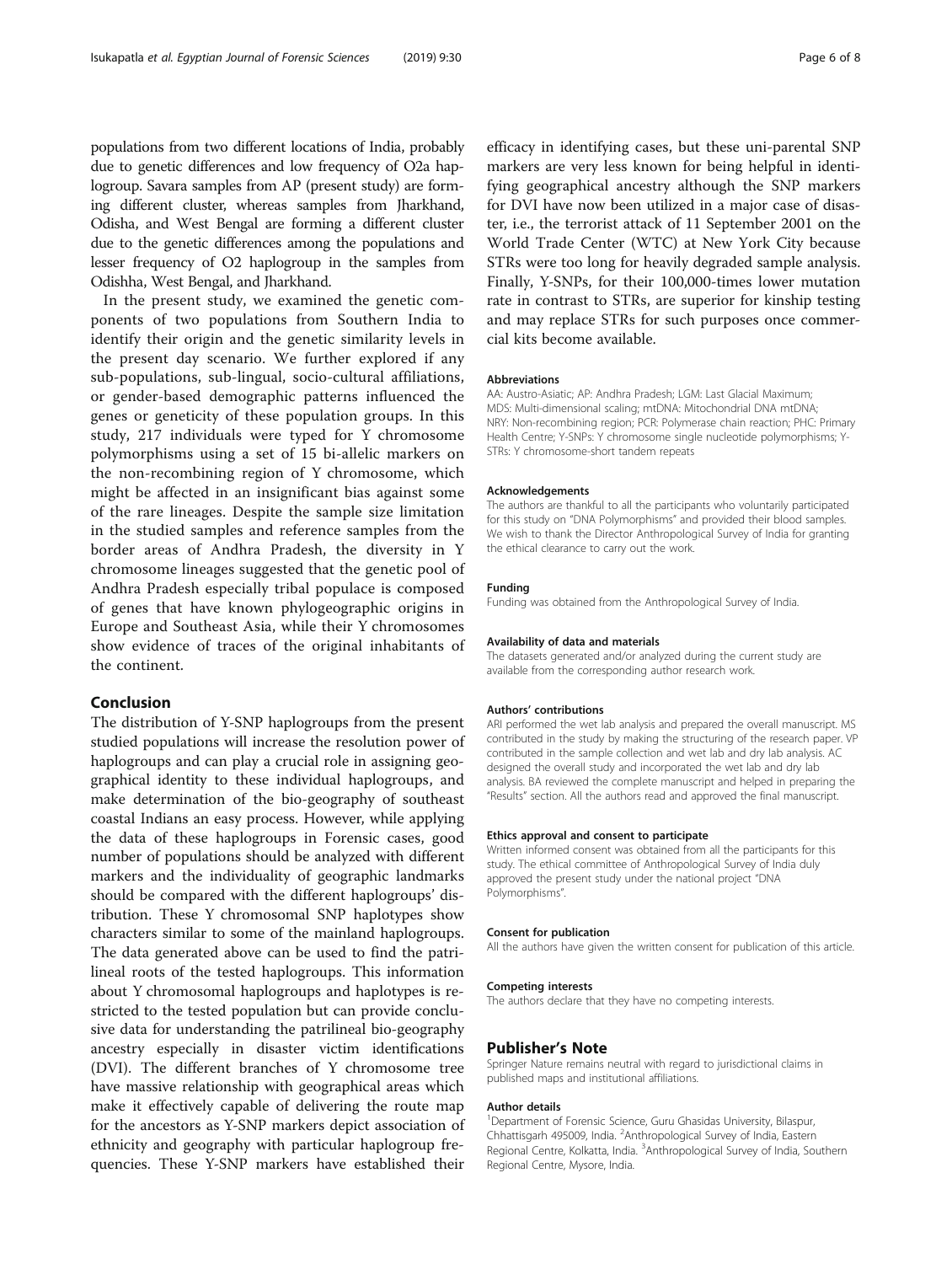#### <span id="page-6-0"></span>Received: 8 June 2018 Accepted: 30 April 2019 Published online: 11 June 2019

#### References

- Alacs EA, Georges A, Fitzsimmons NN, Robertson J (2010) DNA detective: a review of molecular approaches to wildlife forensics. Forensic Sci Med Pathol 6(3):180–194
- Budowle B, Garofano P, Hellman A, Ketchum M, Kanthaswamy S, Parson W, van Haeringen W, Fain S, Broad T (2005) Recommendations for animal DNA forensic and identity testing. Int J Legal Med 119:295–302

Butler JM (2005) Constructing STR multiplex assays. Methods Mol Biol. 297:53–66 Cai Q, Wen W, Qu S, Li G, Egan KM, Chen K, Deming SL, Shen H, Shen CY,

- Gammon MD (2011) Replication and functional genomic analyses of the breast cancer susceptibility locus at 6q25. 1 generalize its importance in women of Chinese, Japanese, and European ancestry. Cancer research. 71: 1344–1355
- Chakraborty R, Stivers DN, Su B, Zhong Y, Budowle B (1999) The utility of short tandem repeat loci beyond human identification: implications for development of new DNA typing systems. Electrophoresis 20:1682–1696
- Chaudhari RR, Dahiya MS (2014) Genetic diversity of 15 autosomal short tandem repeats loci using the AmpFLSTR(®) Identifiler™ kit in a Bhil Tribe Population from Gujarat state, India. Indian J Hum Genet. 20(2):148–152
- Cooper DN, Smith BA, Cooke HJ, Niemann S, Schmidtke J (1985) An estimate of unique DNA sequence heterozygosity in the human genome. Hum. Genet. 69:201–205
- Cordaux R, Aunger R, Bentley GR, Nasidze I, Sirajuddin SM, Stoneking M (2004) Independent origins of Indian caste and tribal paternal lineages. Curr Biol 14: 231–235
- Delfin F, Salvador JM, Calacal GC, Perdigon HB, Tabbada KA, Villamor LP, Halos SC, Ttir EG, Myles S, Hughes DA, Xu S, Jin L, Lao O, Kayser M, Hurles ME, Stoneking M, Ungria MC (2011) The Y-chromosome landscape of the Philippines: extensive heterogeneity and varying genetic affinities of Negrito and non-Negrito groups. Eur J Hum Genet 19:224–230
- Deng W, Shi B, He X, Zhang Z, Xu J, Li B, Yang J, Ling L, Dai C, Qiang B, Shen Y, Chen R (2004) Evolution and migration history of the Chinese population inferred from Chinese Y-chromosome evidence. J Hum Genet 49:339–348
- Dubey B, Ramakodi MP, Eaaswarkhanth M, Vasulu TS, Haque I (2008) Forensic STR profile of two endogamous populations of Madhya Pradesh. India. Legal Medicine 11(1):41–44

Edwards A, Hammond HA, Jin L, Caskey CT, Chakraborty R (1992) Genetic variation at five trimeric and tetrameric tandem repeat loci in four human population groups. Genomics 12(2):241–253

- Gaikwad S, Kashyap VK (2002) Polymorphism at fifteen hypervariable microsatellite loci in four populations of Maharashtra. India. Forensic Science International 126(3):267–271
- Ghosh T, Kalpana D, Mukerjee S, Mukherjee M, Sharma AK, Nath S, Rathod VR, Thakar MK, Jha GN (2011) Genetic diversity of 17 Y-short tandem repeats in Indian population. Forensic Science International Genetics. 5(4):363–367
- Giroti R, Talwar I (2010) The Most Ancient Democracy in the World is a Genetic Isolate: An Autosomal and Y-Chromosome Study of the Hermit Village of Malana (Himachal Pradesh, India). Human Biology 82(2):123–141
- He JD, Peng MS, Quang HH, Dang KP, Trieu AV, Wu SF, Jin JQ, Murphy RW, Yao YG, Zhang YP (2012) Patrilineal perspective on the Austronesian diffusion in Mainland Southeast Asia. PLoS One 7:e36437
- Imam J, Reyaz R, Singh RS, Bapuly AK, Shrivastava P (2017) Genomic portrait of population of Jharkhand, India, drawn with 15 autosomal STRs and 17 Y-STRs. Int J Legal Med 132(1):139–140
- Jain T, Shrivastava P, Trivedi VB (2017) Genetic portrait of Majhi tribe of Chhattisgarh, India based on 15 autosomal STRs and 23 Y-STRs. International Journal of Legal Medicine 131(1):113–114
- Jobling MA (2001) In the name of the father: surnames and genetics. Trends Genet 17:353–357
- Jobling MA, Pandya A, Tyler-Smith C (1997) The Y chromosome in forensic analysis and paternity testing. Int J Legal Med 110:118–124
- Jobling MA, Tyler-Smith C (1995) Fathers and sons: the Y chromosome and human evolution. Trends Genet 11:449–456
- Jobling MA, Tyler-Smith C (2000) New uses for new haplotypes: the human Y chromosome, disease and selection. Trends Genet 16:356–362
- Jobling MA, Tyler-Smith C (2003) The human Y chromosome: an evolutionary marker comes of age. Nat Rev Genet 4:598–612

Karafet T, Xu L, Du R, Wang W, Feng S, Wells RS, Redd AJ, Zegura SL, Hammer MF (2001) Paternal population history of East Asia: sources, patterns, and micro-evolutionary processes. Am J Hum Genet 69:615–628

- Karafet TM, Hallmark B, Cox MP, Sudoyo H, Downey S, Lansing JS, Hammer MF (2010) Major east-west division underlies Y chromosome stratification across Indonesia. Mol Biol Evol 27:1833–1844
- Karafet TM, Lansing JS, Redd AJ, Reznikova S, Watkins JC, Surata PK, Arthawiguna A, Mayer L, Bamshad M, Jorde LB, Hammer MF (2005) Balinese Ychromosome perspective on the peopling of Indonesia: genetic contributions from pre-Neolithic hunter-gatherers, Austronesian farmers and Indian traders. Hum Biol 77:93–114
- Karafet TM, Mendez FL, Meilerman MB, Underhill PA, Zegura SL, Hammer MF (2008) New binary polymorphisms reshape and increase resolution of the human Y chromosomal haplogroup tree. Genome Res 18:830–838
- Kayser M, Schneider PM (2009) DNA-based prediction of human externally visible characteristics in forensics: motivations, scientific challenges, and ethical considerations. Forensic Sci Int Genet 3:154–161
- Khurana P, Aggarwal A, Mitra S, Italia YM, Saraswathy KN, Chandrasekar A, Kshatriya GK (2014) Y chromosome haplogroup distribution in Indo-European speaking tribes of Gujarat, Western India. PLoS One 9(3):e90414
- Kumar V, Reddy AN, Babu JP, Rao TN, Langstieh BT, Thangaraj K, Reddy AG, Singh L, Reddy BM (2007) Y-chromosome evidence suggests a common paternal heritage of Austro-Asiatic populations. BMC EvolBiol 7:47
- Li H, Wen B, Chen SJ, Su B, Pramoonjago P, Liu Y, Pan S, Qin Z, Liu W, Cheng X, Yang N, Li X, Tran D, Lu D, Hsu MT, Deka R, Marzuki S, Tan CC, Jin L (2008) Paternal genetic affinity between Western Austronesians and Daic populations. BMC Evol Biol 8:146–158
- Narkuti V, Vellanki RN, Anubrolu N, Doddapaneni KK, Gandhi Kaza PC, Mangamoori LN (2008) Single and double incompatibility at vWA and D8S1179/D21S11 loci between mother and child: Implications in kinship analysis. Clinica Chimica Acta 395(1-2):162–165
- Phenol-chloroform isoamyl alcohol (PCI) DNA extraction. Modified from protocols by Barker et al (1998) Available at: http://ccoon.myweb.usf.edu/ ecoimmunology.org/About\_Home.html
- Pulker H, Lareu MV, Phillips C, Carracedo A (2007) Finding genes that underlie physical traits of forensic interest using genetic tools. Forensic Sci Int Genet 1:100–104
- Rajkumar R, Kashyap VK (2002) Distribution of alleles of 15 STR loci of the Powerplex™ 16 Multiplex system in four predominant population groups of South India. Forensic Science International 126(2):173–177
- Regueiro M, Cadenas AM, Gayden T, Underhill PA, Herrera RJ (2006) Iran: tricontinental nexus for Y-chromosome driven migration. Hum Hered 61: 132–143
- Sahoo S, Kashyap VK (2002) Allele Frequency Data for Powerplex 16 Loci in Four Major Populations of Orissa, India. Journal of Forensic Sciences 47(4):912–915
- Sarkar N, Kashyap VK (2002) Genetic diversity at two pentanucleotide STR and thirteen tetranucleotide STR loci by multiplex PCR in four predominant population groups of central India. Forensic Science International 128(3):196–201
- Sengupta S, Zhivotovsky LA, King R, Mehdi SQ, Edmonds CA, Chow CT, Lin AA, Mitra M, Sil SK, Ramesh A, Usha Rani MV, Thakur CM, Cavalli-Sforza LL, Majumder PP, Underhill PA (2006) Polarity and temporality of high-resolution y-chromosome distributions in India identify both indigenous and exogenous expansions and reveal minor genetic influence of Central Asian pastoralists. Am J Hum Genet 78:202–221
- Sharma G, Tamang R, Chaudhary R, Singh VK, Shah AM, Anugula S, Rani DS, Reddy AG, Eaaswarkhanth M, Chaubey G, Singh L, Thangaraj K (2012) Genetic affinities of the central Indian tribal populations. PLoS One 7(2):e32546
- Shrivastava P, Jain T, Gupta U, Trivedi VB (2015) Genetic polymorphism study on 12 X STR locus of investigator Argus X STR kit in Bhil tribal population of Madhya Pradesh, India. Legal Med 17:214–217
- Shrivastava P, Jain T, Gupta U, Trivedi VB (2016) Genetic variation at 15 autosomal STR locus in Bhil tribal population of Central India. Ann Hum Biol 43(1):81–84. https://doi.org/10.3109/03014460.2015.1014419 Epub 2015 Apr 24
- Singh S, Singh A, Rajkumar R, Kumar KS, Samy SK, Nizamuddin S, Singh A, Sheikh SA, Peddada V, Khanna V, Veeraiah P, Pandit A, Chaubey G, Singh L, Thangaraj K (2016) Dissecting the influence of Neolithic demic diffusion on Indian Y-chromosome pool through J2-M172 haplogroup. Sci Rep 6:19157. https://doi.org/10.1038/srep19157 Published online 12 Jan 2016. PMCID: PMC4709632; PMID: 26754573
- Sinha M, Rao AI, Mitra M (2017) Y-Chromosomal and Mitochondrial SNP Haplogroup Distribution in Indian Populations and its Significance in Disaster